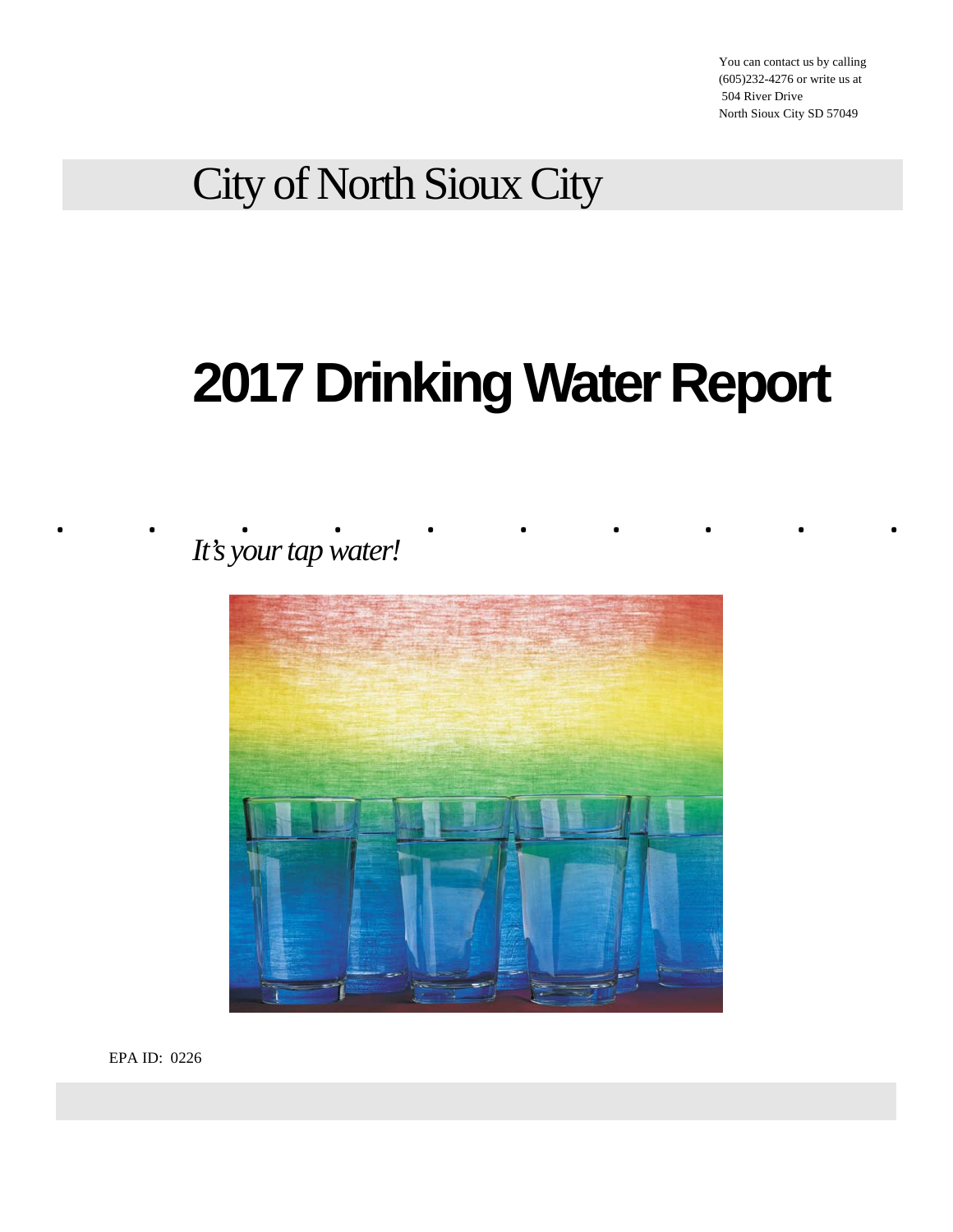## Water Quality

. . :<br>:<br>: :<br>:<br>: :<br>:<br>: :<br>:<br>: . :<br>:<br>: :<br>:<br>: .

*Last year, the City of North Sioux City monitored your drinking water for possible contaminants. This brochure is a snapshot of the quality of the water that we provided last year. Included are details about where your water comes from, what it contains, and how it compares to Environmental Protection Agency (EPA) and state standards. We are committed to providing you with information because informed customers are our best allies.* 

#### **Water Source**

We serve more than 2,530 customers an average of 772,000 gallons of water per day. Our water is groundwater that we produce from local wells. The state has performed an assessment of our source water and they have determined that the relative susceptibility rating for the North Sioux City public water supply system is medium.

For more information about your water and information on opportunities to participate in public meetings, call (605)232- 4276 and ask for Ted Cherry.

#### **Additional Information**

The sources of drinking water (both tap water and bottled water) include rivers, lakes, streams, ponds, reservoirs, springs, and wells. As water travels over the surface of the land or through the ground, it dissolves naturally-occurring minerals, and can pick up substances resulting from the presence of animals or from human activity.

Contaminants that may be present in source water include:

- *Microbial contaminants*, such as viruses and bacteria, which may come from sewage treatment plants, septic systems, agricultural livestock operations, and wildlife.
- *Inorganic contaminants*, such as salts and metals, which can be naturally-occurring or result from urban stormwater runoff, industrial or domestic wastewater discharges, oil and gas production, mining, or farming.
- *Pesticides and herbicides,* which may come from a variety of sources such as agriculture, urban stormwater runoff, and residential uses.
- *Organic chemical contaminants*, including synthetic and volatile organic chemicals, which are by-products of industrial processes and petroleum production, and can also come from gas stations, urban stormwater runoff, and septic systems.
- *Radioactive contaminants*, which can be naturally-occurring or be the result of oil and gas production and mining activities.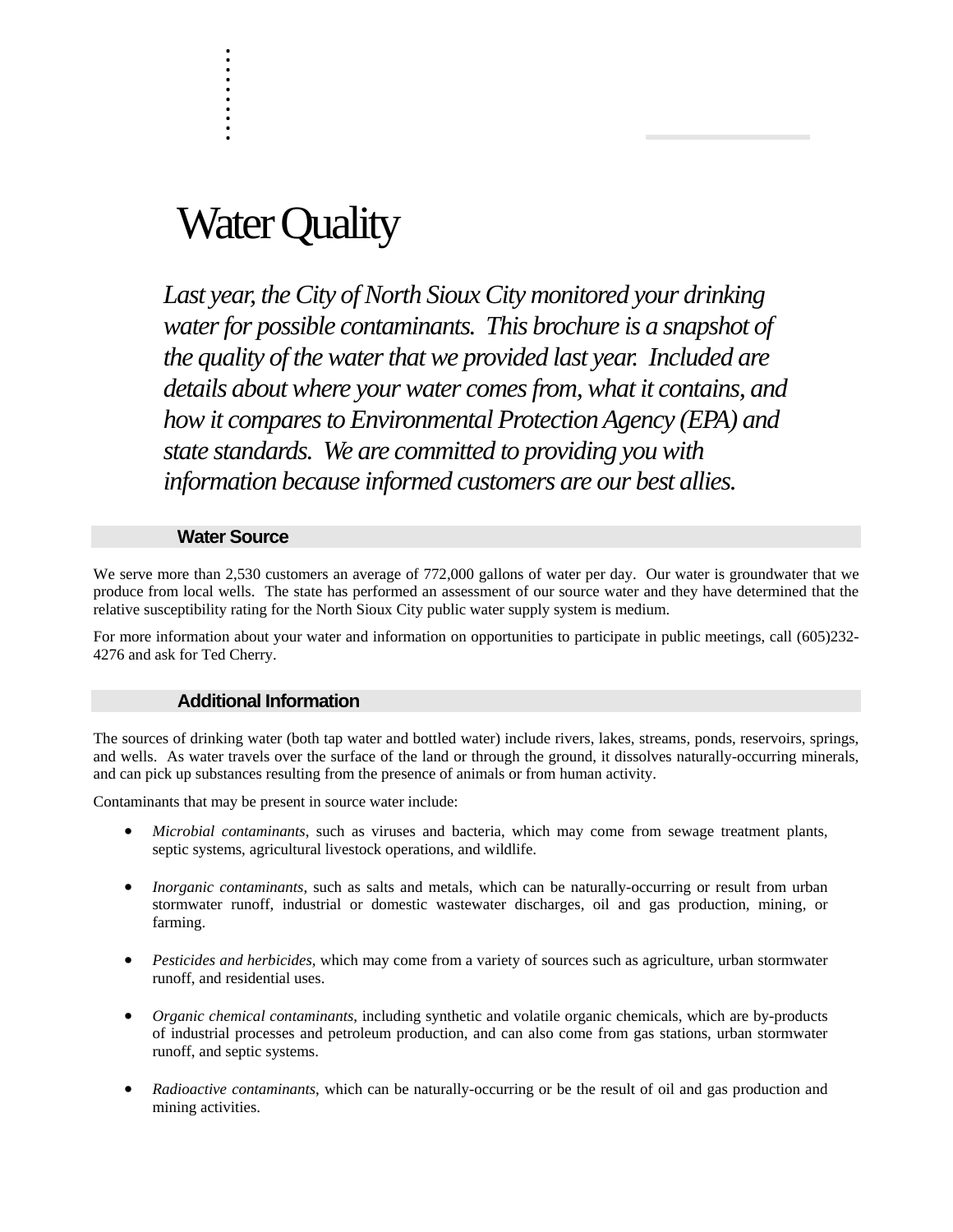In order to ensure that tap water is safe to drink, EPA prescribes regulations which limit the amount of certain contaminants in water provided by public water systems. FDA regulations establish limits for contaminants in bottled water which must provide the same protection for public health.

Drinking water, including bottled water, may reasonably be expected to contain at least small amounts of some contaminants. The presence of contaminants does not necessarily indicate that water poses a health risk. More information about contaminants and potential health effects can be obtained by calling the Environmental Protection Agency's Safe Drinking Water Hotline (800-426-4791).

Some people may be more vulnerable to contaminants in drinking water than the general population. Immunocompromised persons such as persons with cancer undergoing chemotherapy, persons who have undergone organ transplants, people with HIV/AIDS or other immune system disorders, some elderly, and infants can be particularly at risk from infections. These people should seek advice about drinking water from their health care providers. EPA/CDC guidelines on appropriate means to lessen the risk of infection by *Cryptosporidium* and other microbial contaminants can be obtained by calling the Environment Protection Agency's Safe Drinking Water Hotline (800-426-4791).

If present, elevated levels of lead can cause serious health problems, especially for pregnant women and young children. Lead in drinking water is primarily from materials and components associated with service lines and home plumbing. The City of North Sioux City public water supply system is responsible for providing high quality drinking water, but cannot control the variety of materials used in plumbing components. When your water has been sitting for several hours, you can minimize the potential for lead exposure by flushing your tap for 30 seconds to 2 minutes before using water for drinking or cooking. If you are concerned about lead in your water, you may wish to have your water tested. Information on lead in drinking water, testing methods, and steps you can take to minimize exposure is available from the Safe Drinking Water Hotline or at *http://www.epa.gov/safewater/lead*.

#### **Detected Contaminants**

The attached table lists all the drinking water contaminants that we detected during the 2017 calendar year. The presence of these contaminants in the water does not necessarily indicate that the water poses a health risk. Unless otherwise noted, the data presented in this table is from testing done January 1 – December 31, 2017 The state requires us to monitor for certain contaminants less than once per year because the concentrations of these contaminants are not expected to vary significantly from year to year. Some of the data, though representative of the water quality, is more than one year old.